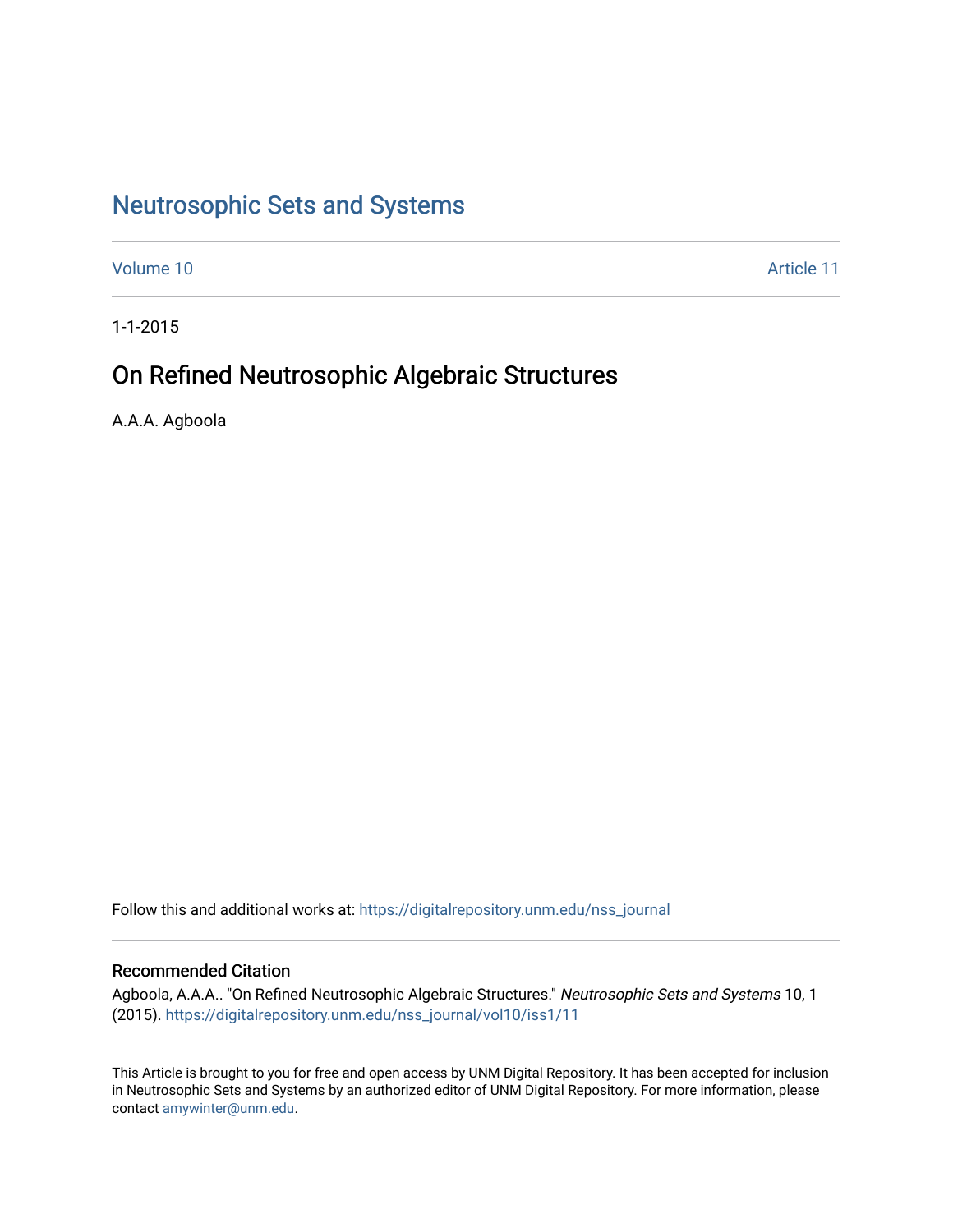YSS



99

# On Refined Neutrosophic Algebraic Structures

# **A.A.A. Agboola**

Department of Mathematics, Federal University of Agriculture, Abeokuta, Nigeria. E-mail: agboolaaaa@funaab.edu.ng

**Abstract**.The objective of this paper is to develop refined neutrosophic algebraic structures. In particular, we study refined neutrosophic group and we present some of its elementary properties.

**Keywords:**neutrosophic logic, neutrosophic set,refined neutrosophic algebraic structures, refined neutrosophic group,refined neutrosophic numbers.

#### **1 Introduction**

In neutrosophic logic, each proposition is approximated to have the percentage of truth in a subset (*T*), the percentage of indeterminacy in a subset (*I*), and the percentage of falsity in a subset (*F*), where *T, I, F* are standard or non-standard subsets of the non-standard unit interval ]<sup>−</sup> 0,  $1^+$ [.

The concept of neutrosophic numbers of the form *a + bI*, where *I* is the indeterminacy with  $I^n = I$ , and, *a* and *b* are real or complex numbers, was introduced by Kandasamy and Smarandache in 2003. In the same year, Kandasamy and Smarandache introduced the concept of neutrosophic algebraic structures by combining the indeterminate element *I* with the elements of a given algebraicstructure *(X, \*)* to form a new algebraic structure  $(X(I), *)=\leq X$ , *I*> generated by *X* and *I* and they called it a neutrosophic algebraic structure. Some of the neutrosophic algebraic structures developed and studied by Kandasamy and Smarandache include neutrosophic groupoids, neutrosophic semigroups, neutrosophic groups, neutrosophic loops, neutrosophic rings, neutrosophic fields, neutrosophic vector spaces, neutrosophic modules, neutrosophic bigroupoids, neutrosophic bisemigroups, neutrosophic bigroups, neutrosophic biloops, neutrosophic N-groups, neutrosophic N-semigroups, neutrosophic N-loops, and so on.

In [5], Smarandache introduced the refined neutrosophic logic and neutrosophic set where it was shown that it is possible to split the components <*T, I, F*> into the form  $(T_1, T_2, \ldots, T_p; I_1, I_2, \ldots, F_r; F_1, F_2, \ldots, F_s$ . Also in [6], Smarandache extended the neutrosophic numbers *a + bI* into refined neutrosophic numbers of the form  $a + b_1I_1 +$  $b_2I_2 + ... + b_nI_n$ , where a,  $b_1, b_2, ..., b_n$  are real or complex numbers and considered the refined neutrosophic set based on these refined neutrosophic numbers.

#### **2 Refined Neutrosophic Algebraic Structures**

Consider the split of the indeterminacy I into two indeterminacies  $I_1$  and  $I_2$  defined as follows:

$$
I_I =
$$
contradiction (true (*T*) and false (*F*)), (1)

$$
I_2 = \text{ignore} \text{ (true } (T) \text{ or false } (F). \tag{2}
$$

It can be shown from (1) and (2) that:  

$$
I^2 = I
$$

$$
I_1^2 = I_1;
$$
  
\n
$$
I_2^2 = I_2;
$$
  
\n(3)

$$
I_1 I_2 = I_2 I_1 = I_1.
$$
\n(3)

Now, let *X* be a nonempty set and let  $I_1$  and  $I_2$  be two indeterminacies. Then the set

*X*(*I*<sub>*l*</sub>, *I*<sub>2</sub>) =  $\langle X, I_1, I_2 \rangle = \{ (x, yI_1, zI_2) : x, y, z \in X \}$ (6) is called a refined neutrosophic set generated by *X*, *I1* and  $I_2$ , and  $(x, yI_1, zI_2)$  is called a refined neutrosophic element of  $X(I_1, I_2)$ . If + and . are ordinary addition and multiplication,  $I_k$  with  $k = 1, 2$  have the following properties:

- (1) *Ik*+*Ik*+*···*+*Ik*=*nIk*.
- (2)  $I_k+(−I_k)=0$ .
- (3)  $I_k I_k \cdots I_k = I_k^n = I_k$  for all positive integer  $n > 1$ .
- $(4)$  0. $I_k=0$ .
- (5)  $I_k^{-1}$  is undefined and therefore does not exist.

If *∗ : X*(*I<sub>I</sub>*, *I*<sub>2</sub>) × *X*(*I<sub>I</sub>*, *I*<sub>2</sub>) → *X*(*I<sub>I</sub>*, *I*<sub>2</sub>) is a binary operation defined on  $X(I_1, I_2)$ , then the couple  $(X(I_1, I_2), *)$  is called a refined neutrosophic algebraic structure and it is named according to the laws (axioms) satisfied by ∗. If  $(X(I_1, I_2), *)$  and  $(Y(I_1, I_2), *)$  are two refined neutrosophic algebraic structures, the mapping  $\varphi$ :  $(X(I_1, I_2), *) \rightarrow (Y(I_1, I_2))$ *I2),*∗*')* is called a neutrosophic homomorphism if the following conditions hold:

- *(1)*  $\varphi((a, bl_1, cl_2) * (d, el_1, fl_2)) = \varphi((a, bl_1, cl_2)) *'$ *φ((d, eI1, fI2)).*
- *(2)*  $\varphi(I_k) = I_k \ \forall (a, bI_1, cI_2), (d, eI_1, fI_2) \in X(I_1, I_2)$  and *k = 1, 2.*

## **Definition 2.1.**

Let  $(X(I_1, I_2), +, \ldots)$  be any refined neutrosophic algebraic structure where + and . are ordinary addition and multiplication respectively. For any two elements *(a, bI1, cI2), (d,*   $eI_1, fI_2$ *)* ∈ *X*( $I_1$ ,  $I_2$ ), we define

 $(a, bl_1, cl_2) + (d, el_1, fl_2) = (a + d, (b + e)I_1, (c + e)I_2$ *f)I2),*(7)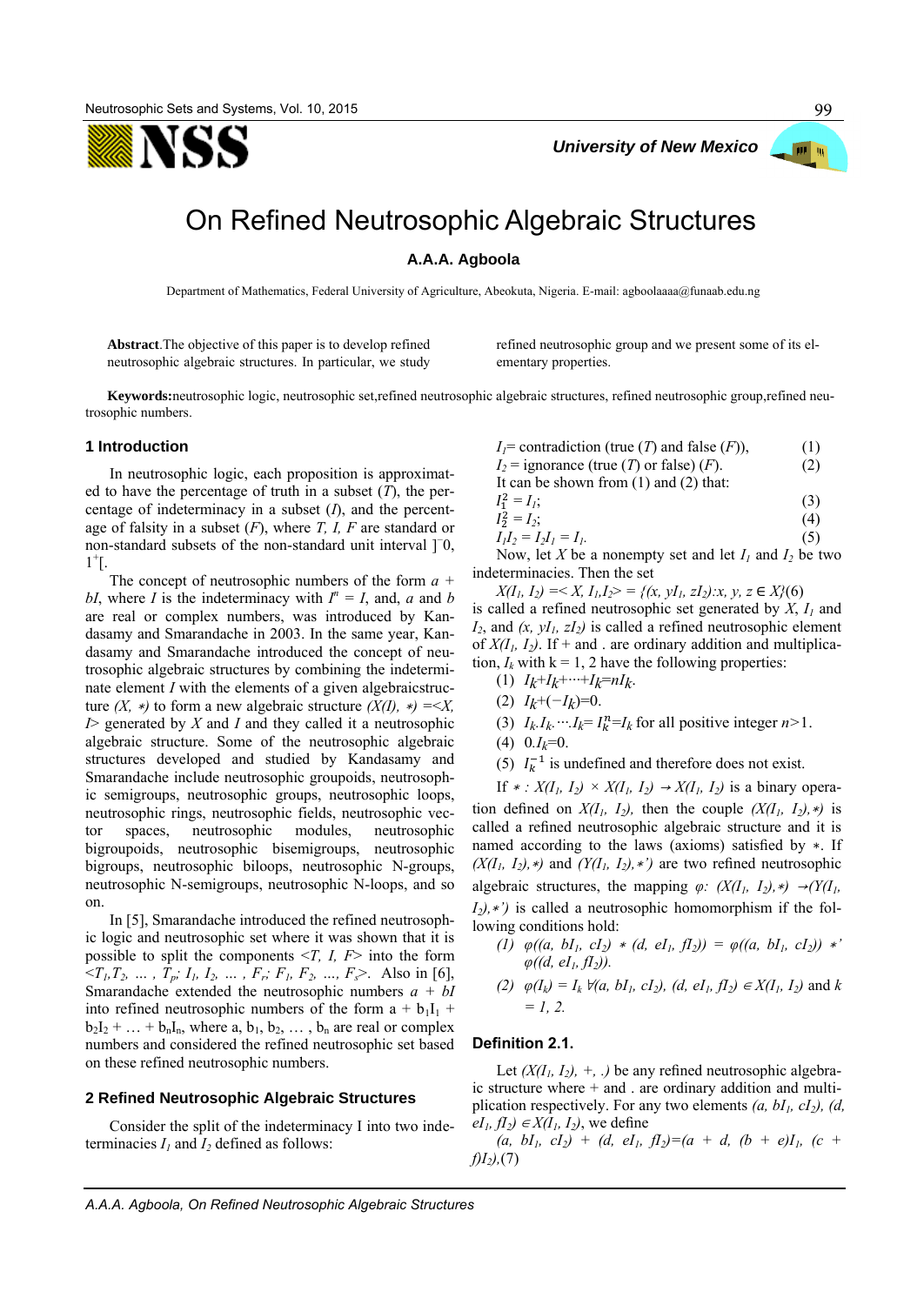$(a, bI_1, cI_2)$ . $(d, eI_1, fI_2) = (ad, (ae + bd + be + bf + bI))$ *ce)I1,* 

$$
(af + cd + cf)I2).
$$
 (8)

# **Definition 2.2.**

Let *(G, \*)* be any group. We call the couple *(G(I<sub>1</sub>, I<sub>2</sub>)*, <sup>∗</sup>*)* a refined neutrosophic group generated by *G, I1* and *I2. (G(I<sub>1</sub>, I<sub>2</sub>), \*)* is said to be commutative if for all *x, y*  $\in$  *G(I<sub>1</sub>, I*<sub>2</sub>*)*, we have  $x * y = y * x$ . Otherwise, we call *(G(I<sub>1</sub>*, *I*<sub>2</sub>*)*, \**)* a non-commutative refined neutrosophic group.

 $(G(I_1, I_2), *)$  is called a finite refined neutrosophic group if the elements in  $G(I_1, I_2)$  are countable. Otherwise,  $G(I_1, I_2)$  is called an infinite refined neutrosophic group. If the number of elements in  $G(I_1, I_2)$  is n, we call *n* the order of  $G(I_1, I_2)$  and we write  $o(G(I_1, I_2)) = n$ . For an infinite refined neutrosophic group  $G(I_1, I_2)$ , we write  $o(G(I_1, I_2))$  = ∞*.*

# **Example 1.**

 $(\mathbb{Z}(I_1, I_2), +), (\mathbb{R}(I_1, I_2), +), (\mathbb{C}(I_1, I_2), +), (\mathbb{R}(I_1, I_2), .)$ and  $(\mathbb{C}(I_1, I_2), +)$  are commutative refined neutrosophic groups.

### **Example 2.**

$$
\left(M_{2\times 2}^{\mathbb{R}}(I_1, I_2, .)\right), \text{ where}
$$
  

$$
M_{2\times 2}^{\mathbb{R}}(I_1, I_2, .) = \left\{ \begin{bmatrix} w & x \\ y & z \end{bmatrix} : w, x, y, z \in \mathbb{R}(I_1, I_2) \right\}
$$

is a non-commutative refined neutrosophic group.

#### **Example 3.**

Let  $\mathbb{Z}_2(I_1, I_2) = \{(0, 0, 0), (1, 0, 0), (0, I_1, 0), (0, 0, I_2),$  $(0, I_1, I_2), (1, I_1, 0), (1, 0, I_2), (1, I_1, I_2)\}.$ 

Then  $(\mathbb{Z}2(I_1, I_2), +)$  is a commutative refined neutrosophic group of integers modulo 2. Generally for a positive integer  $n \geq 2$ ,  $(\mathbb{Z}_n(I_1, I_2), +)$  is a finite commutative refined neutrosophic group of integers modulo *n*.

# **Theorem 2.3.**

- (1) Every refined neutrosophic group is a semi group but not agroup.
- (2) Every refined neutrosophic group contains a group.

#### **Corollary 2.4.**

Every refined neutrosophic group  $(G(I_1, I_2), +)$  is a group.

#### **Theorem 2.5.**

Let  $(G(I_1, I_2), *)$  and and  $(H(I_1, I_2), *)$  be two refined neutrosophic groups. Then  $G(I_1, I_2) \times H(I_1, I_2) = \{(x, y) : x$  $\in G(I_1, I_2), y \in H(I_1, I_2)$ } is a refined neutrosophic group.

#### **Definition 2.6.**

Let  $(G(I_1, I_2), *)$  be a refined neutrosophic group and let  $A(I_1, I_2)$  be a nonempty subset of  $G(I_1, I_2)$ .  $A(I_1, I_2)$  is called a refined neutrosophic sub-group of  $G(I_1, I_2)$  if  $(A(I_1, I_2))$  $I_2$ , \*) is a refined neutrosophic group. It is essential that  $A(I_1, I_2)$  contains a proper subset which is a group.

Otherwise,  $A(I_1, I_2)$  will be called a pseudo refined neutrosophic subgroup of  $G(I_1, I_2)$ .

#### **Example 4.**

Let  $G(I_1, I_2) = (\mathbb{Z}(I_1, I_2), +)$  and let  $A(I_1, I_2) = (3 \mathbb{Z}(I_1, I_2))$ *I*<sub>2</sub> $)$ , +). Then  $A(I_1, I_2)$  is a refined neutrosophic subgroup of  $G(I_1, I_2)$ .

#### **Example 5.**

Let  $G(I_1, I_2) = (\mathbb{Z}_6(I_1, I_2), +)$  and let  $A(I_1, I_2) = \{(0, 0, 0), (0, I_1, 0), (0, 0, I_2), (0, I_1, I_2),$  $(0, 2I_1, 0), (0, 0, 2I_2), (0, 2I_1, 2I_2),$  $(0, 3I_1, 0), (0, 0, 3I_2), (0, 3I_1, 3I_2),$  $(0, 4I_1, 0), (0, 0, 4I_2), (0, 4I_1, 4I_2),$  $(0, 5I_1, 0), (0, 0, 5I_2), (0, 5I_1, 5I_2)\}.$ 

Then  $A(I_1, I_2)$  is a pseudo refined neutrosophic subgroup of  $G(I_1, I_2)$ .

#### **Theorem 2.7.**

Let  $\{A_k(I_1, I_2)\}_1^n$  be a family of refined neutrosophic subgroups(pseudo refined neutrosophic subgroups) of a refined neutrosophic group  $G(I_1, I_2)$ . Then  $\bigcap_{1}^{n}A_k(I_1, I_2)$ *}* is a refined neutrosophic subgroup (pseudo refined neutrosophic subgroup) of  $G(I_1, I_2)$ .

# **Definition 2.9.**

Let  $A(I_1, I_2)$  and  $B(I_1, I_2)$  be any two refined neutrosophic sub-groups (pseudo refined neutrosophic subgroups) of a refined neutrosophic group  $(G(I_1, I_2), +)$ . We define the sum  $A(I_1, I_2) + B(I_1, I_2)$  by the set

$$
A(I_1, I_2) + B(I_1, I_2) = \{a + b : a \in A(I_1, I_2),
$$
  
\n
$$
b \in B(I_1, I_2)\}\tag{9}
$$

which is a refined neutrosophic subgroup (pseudo refined neutrosophic subgroup) of *G(I1, I2)*.

#### **Theorem 2.9.**

Let  $A(I_1, I_2)$  be any refined neutrosophic subgroup of a refined neutrosophic group  $(G(I_1, I_2), +)$  and let  $B(I_1, I_2)$  be any pseudo refined neutrosophic subgroup  $(G(I_1, I_2), +)$ . Then:

- (1)  $A(I_1, I_2) + A(I_1, I_2) = A(I_1, I_2).$
- (2)  $B(I_1, I_2) + B(I_1, I_2) = B(I_1, I_2).$
- (3)  $A(I_1, I_2) + B(I_1, I_2)$  is a refined neutrosophic subgroup of  $G(I_1, I_2)$ .

# **Definition 2.10.**